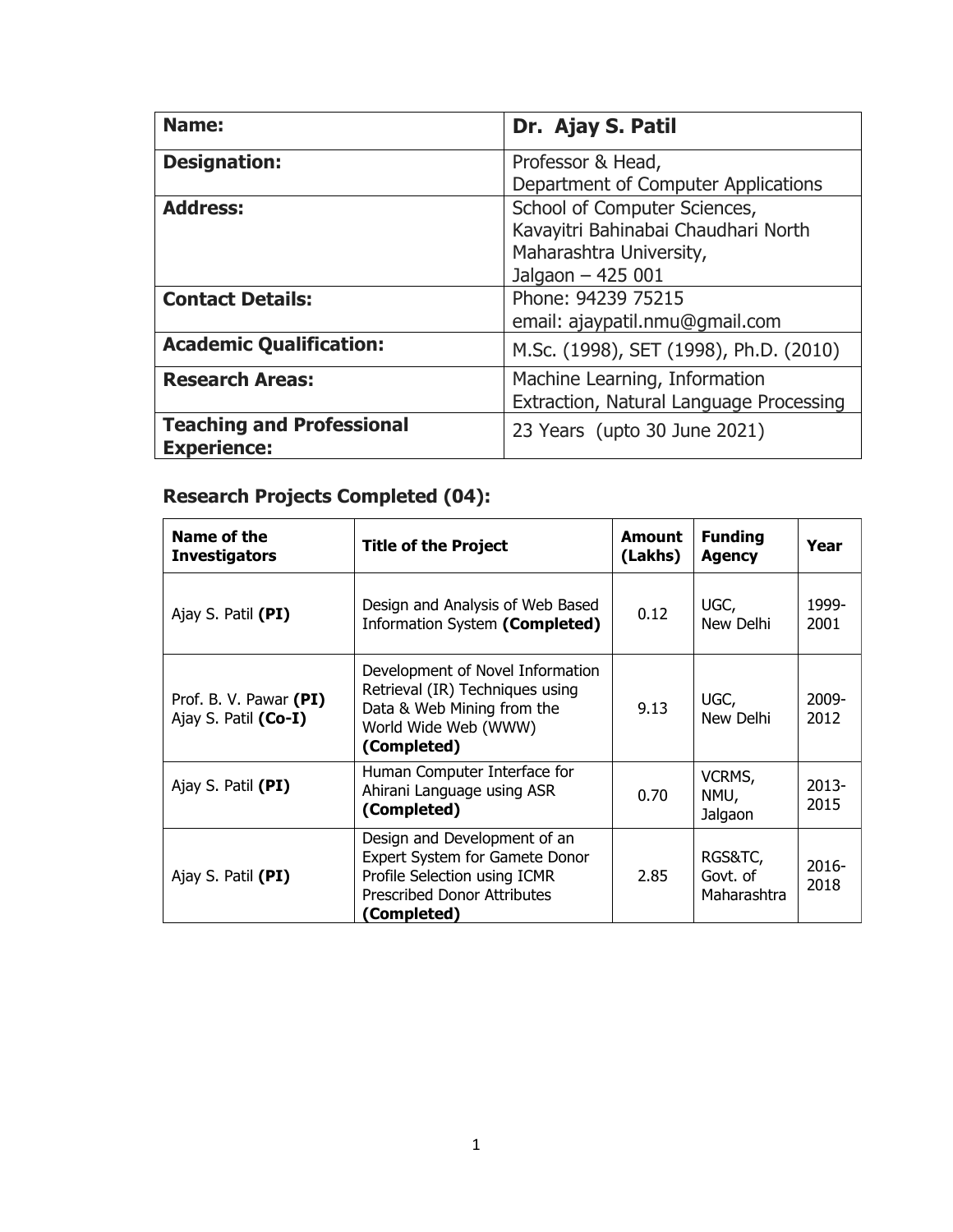| Sn | <b>Name of Student</b>    | Title of the M.Phil. Thesis and Year of Award                                                           |
|----|---------------------------|---------------------------------------------------------------------------------------------------------|
|    | 1.   Mr. Vinod P. Mahajan | Study and Analysis of Web Log and User Behavior using                                                   |
|    |                           | Web Mining Techniques (July 2013)                                                                       |
| 2. | Ms. Ulka Prakash Patil    | Measuring Search Engine Quality (July 2013)                                                             |
| 3. | Ms. Megha S. Patil        | Quality and Relevance of Domain Specific Search: A<br>Case Study in Environmental Pollution (July 2013) |
|    |                           |                                                                                                         |

#### **Research Students (M.Phil. Awarded)**

#### **Research Students (Ph.D. Awarded)**

| Sn | <b>Name of Student</b> | Title of the PhD. Thesis and Year of Award                                                                                                 |
|----|------------------------|--------------------------------------------------------------------------------------------------------------------------------------------|
| 1. | Mrs. Harshali Patil    | Design of an Improved Stemming Algorithm to Increase<br>Retrieval Effectiveness of Marathi Text<br>(Sept. 2017)                            |
| 2. | Mr. Rajendra B. Patil  | Design and Development of a Tool for Automatic Donor<br>Matching in Sperm Bank and IVF Centres Using Data<br>Mining Techniques (Dec. 2017) |
| 3. | Ms. Nilima T. Mhaske   | Design and Study of Automated Opinion Summarization<br>System for Marathi Language (May 2018)                                              |
| 4. | Mrs. R. Srivaramangai  | Investigation of Medical Bio-specimens for Categorizing<br>the Stage of Colorectal Cancer using Digital Image<br>Processing (July 2018)    |
| 5. | Mr. Sunil B. Patil     | Dialect Detection of Spoken Marathi using Automatic<br>Speech Recognition (May 2021)                                                       |

#### **Publications & Posters: [84] Book Chapters: 05**

- 1. Nita Patil, Ajay S. Patil and, B. V. Pawar, "Named Entity Recognition using Conditional Random Fields", Procedia Computer Science, Elsevier, Vol. 167, pp. 1181-1188, January 2020.
- 2. H. B. Patil, Ajay S. Patil, A Hybrid Stemmer for the Affix Stacking Language: Marathi. In: Brijesh Iyer, P. S. Deshpande, S. C. Sharma, Ulhas Shiurkar (eds) Computing in Engineering and Technology 2019. Advances in Intelligent Systems and Computing (AISC Series), Springer, Singapore [Scopus Index, UGC listed] ISSN: 2194-5357
- 3. H.B. Patil, N.T. Mhaske, Ajay S. Patil, (2018) Design and Development of a Dictionary Based Stemmer for Marathi Language. In: Bhattacharyya P., Sastry H., Marriboyina V., Sharma R. (eds) Smart and Innovative Trends in Next Generation Computing Technologies. NGCT 2017. Communications in Computer and Information Science (CCIS Series), vol 827. Springer, Singapore pp . 769 -777. [Scopus Index, UGC listed] ISSN: 1865-0929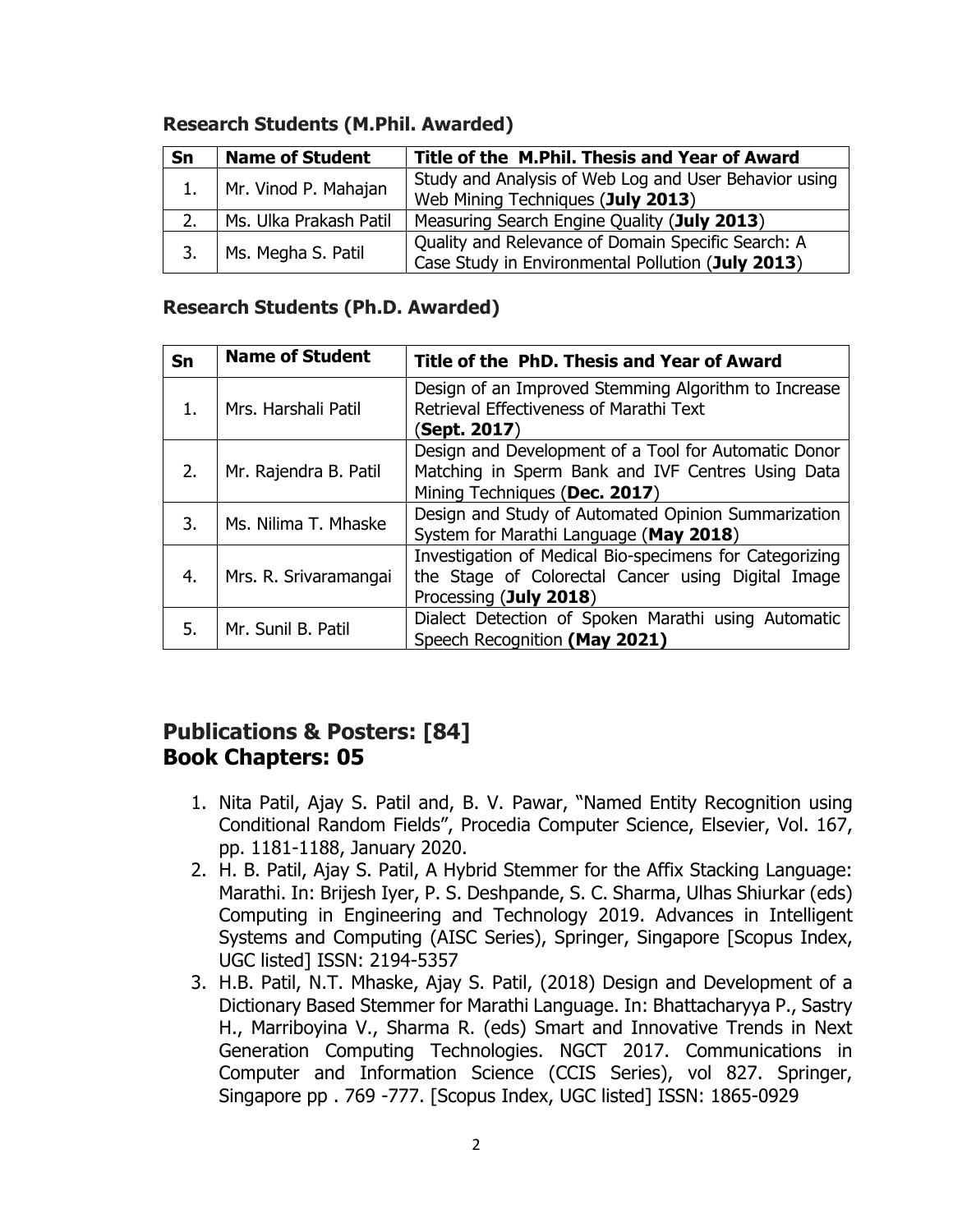- 4. Ajay S Patil, B.V. Pawar, A Machine Learning Approach for Classification of Internet Web Sites, IAENG Transactions on Electrical Engineering - Volume 1, edited by: Sio-Iong Ao (International Association of Engineers, Hong Kong), Alan Hoi-shou Chan (City University of Hong Kong, Hong Kong) and Hideki Katagiri (Hiroshima University, Japan), Li Xu (Zhejiang University, China) World Scientific Publishing Company, ISBN-13: 978-981-4439-07-7, January 2013, pp. 137-147
- 5. Ajay S Patil, Impact of Information Technology on Society, Technology Environment and Human Values: A Metaphysical Approach to Sustainable Development, K.M. Mohapatra (Ed.), Concept Book Publishing Company, New Delhi, ISBN: 81-8069-089-X, First Edition, 2004 pp. 196-200.

#### **Journal Papers: 32**

- 1. N.T. Mhaske, Ajay S. Patil, Resource creation for opinion mining: a case study with Marathi movie reviews. International Journal of Information Technology,SpringerNature, 2021, https://doi.org/10.1007/s41870-021- 00698-8
- 2. Sunil B. Patil, Nita V. Patil, Ajay S. Patil, "Speaker-Independent Isolated Word Recognition using HTK for Varhadi – a Dialect of Marathi", International Journal of Engineering and Advanced Technology (IJEAT), ISSN: 2249 – 8958, Volume-9 Issue-3, pp. 748-751, February, 2020.
- 3. Sunil Patil, Nita Patil and, Ajay Patil, "Development of ASR system based on isolated words of Ahirani spoken language: A Dialect of Khandesh", Our Heritage, Vol. 68, Issue. 27, 2020.
- 4. Sunil Patil, Nita Patil and Ajay Patil, "Automatic Speech Recognition (ASR) System for Isolated Marathi Words: using HTK", International Journal of Innovative Technology and Exploring Engineering (IJITEE), ISSN: 2278-3075, Volume-8 Issue-12, pp.3702-3705, October 2019 (Scopus indexed, UGC care list)
- 5. Sunil Patil, Nita Patil and Ajay Patil, "Development of Isolated Malvani Spoken Word ASR System based on Hidden Markov Model", International Journal of Computer Research & Technology (IJCRT) ISSN:2454-7719, Vol-5, Issue-2, pp. 241-244 July-Dec 2019.
- 6. H.B. Patil, Ajay S. Patil, Natural Language Processing: An Overview", RESEARCH JOURNEY: International Multidisciplinary E- Research Journal, Special Issue 178: Recent Trends in Management, Computer Science and Applications (NCRTMCSA - 2019), ISSN :2348-7143, April 2019, 178
- 7. N.T. Mhaske, N.V. Patil, Ajay S. Patil, Extracting Subjective Information Systems, International Journal of Information Systems, Vol. 8, Issue. 2, 2018, pp. 133-137.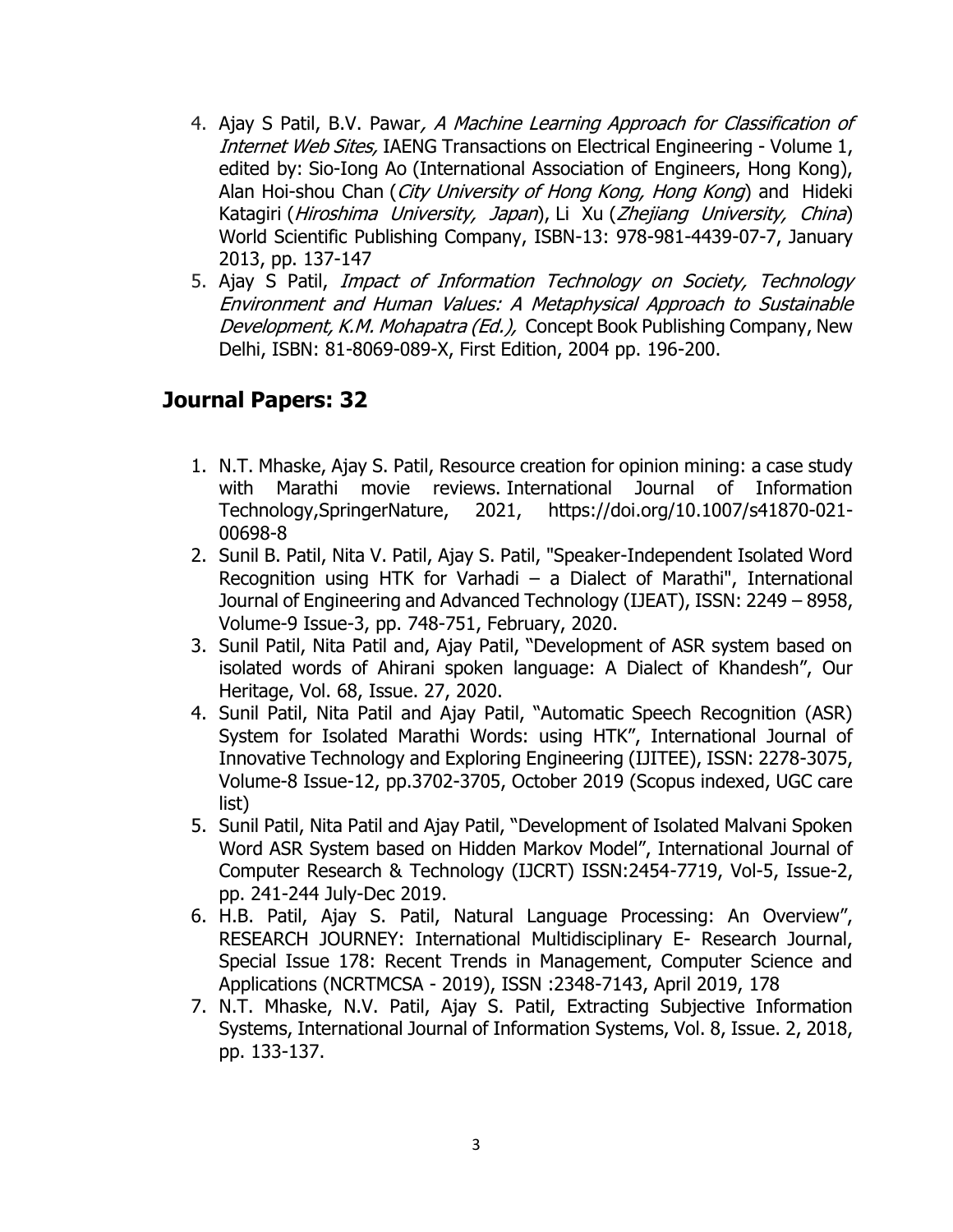- 8. R.Mangai & N.V. Patil, Ajay S. Patil, "Feature Extraction of Colon and Rectum Cancer from MRI Images", International Journal of Advanced Research in Computer Science, Vol. 9, No. 1, 2018, pp.-746-754.
- 9. R. Mangai, P.S. Hiremath, Ajay S. Patil, Preprocessing MRI Images of Colorectal Cancer, International Journal of Computer Science Issues, Vol. 14, Issue 1, 2017, pp. 48-59.
- 10.N.T. Mhaske, Ajay S. Patil, Opinion Mining Techniques for Non-English Languages: An Overview, International Journal of Computational Linguistics (IJCL), Vol. 7, Issue 2, 2016, pp. 54-64.
- 11.N.T. Mhaske, Ajay S. Patil, Issues and Challenges in Analyzing Opinions in Marathi Text, International Journal of Computer Science Issues, Vol. 13, Issue 2, 2016, pp. 19-25.
- 12.N.T. Mhaske, Ajay S. Patil, Identifying Opinion Sentences in Marathi: A Machine Learning Approach, Platinum 2016, 6(4), 21-22, ISSN 2231-0096.
- 13.N.V.Patil, Ajay S. Patil, B.V.Pawar, Issues and Challenges In Marathi Named Entity Recognition, International Journal on Natural Language Computing, Vol. 5 Issue 1, 2016, pp. 15-30.
- 14.N.V.Patil, Ajay S. Patil, B.V.Pawar, Survey of Named Entity Recognition Systems with Respect to Indian and Foreign Languages, International Journal of Computer Applications, Vol. 134, Issue 16, 2016 pp. 21-26
- 15.H.B. Patil, Ajay S. Patil, Investigation of the Issues Related to Word Level Features of Marathi Language for Searching Web Content, International Journal of Computer Applications, Vol. 154,Issue 9, 2016, pp. 14-18
- 16.H.B. Patil & B.V.Pawar, Ajay S. Patil, A Comprehensive Analysis of Stemmers Available for Indic Languages, International Journal on Natural Language Computing (IJNLC), Vol. 5 Issue. 1, 2016, pp. 45-55
- 17.R.B.Patil, B.V.Pawar, Ajay S. Patil, Sperm Donor Selection using Nominal and Binary Variable Methods. International Journal of Computer Applications, Vol. 130, Issue 14, 2015, pp. 20-24.
- 18.R. Mangai, Ajay S. Patil, Survey of Segmentation Techniques of Cancer Images Emphasizing on MRI Images, International Journal of Computer Science Trends and Technology, Vol. 3 Issue 3, 2015, pp. 304-311.
- 19.K. B. Mahajan, Ajay S. Patil, R. H. Gupta, B. V. Pawar, A New ICT based Business Model for Tourism Industry for the Maharashtra and Goa States of India, International Journal of Hospitality and Tourism System (IJHTS), ISSN: 0974-6250, Vol. 8 Issue 1, 2015, pp. 64-69.
- 20.Ajay S. Patil , A Review of Soft Computing used in Assisted Reproductive Techniques (ART), International Journal of Engineering Trends and Applications, Vol. 2 Issue 3, 2015, pp. 88-93.
- 21.H.B. Patil & B.V.Pawar, Ajay S. Patil, Part-of-Speech Tagger for Marathi Language using Limited Training Corpora, International Journal of Computer Applications (0975 – 8887), 2014 pp. 33-37.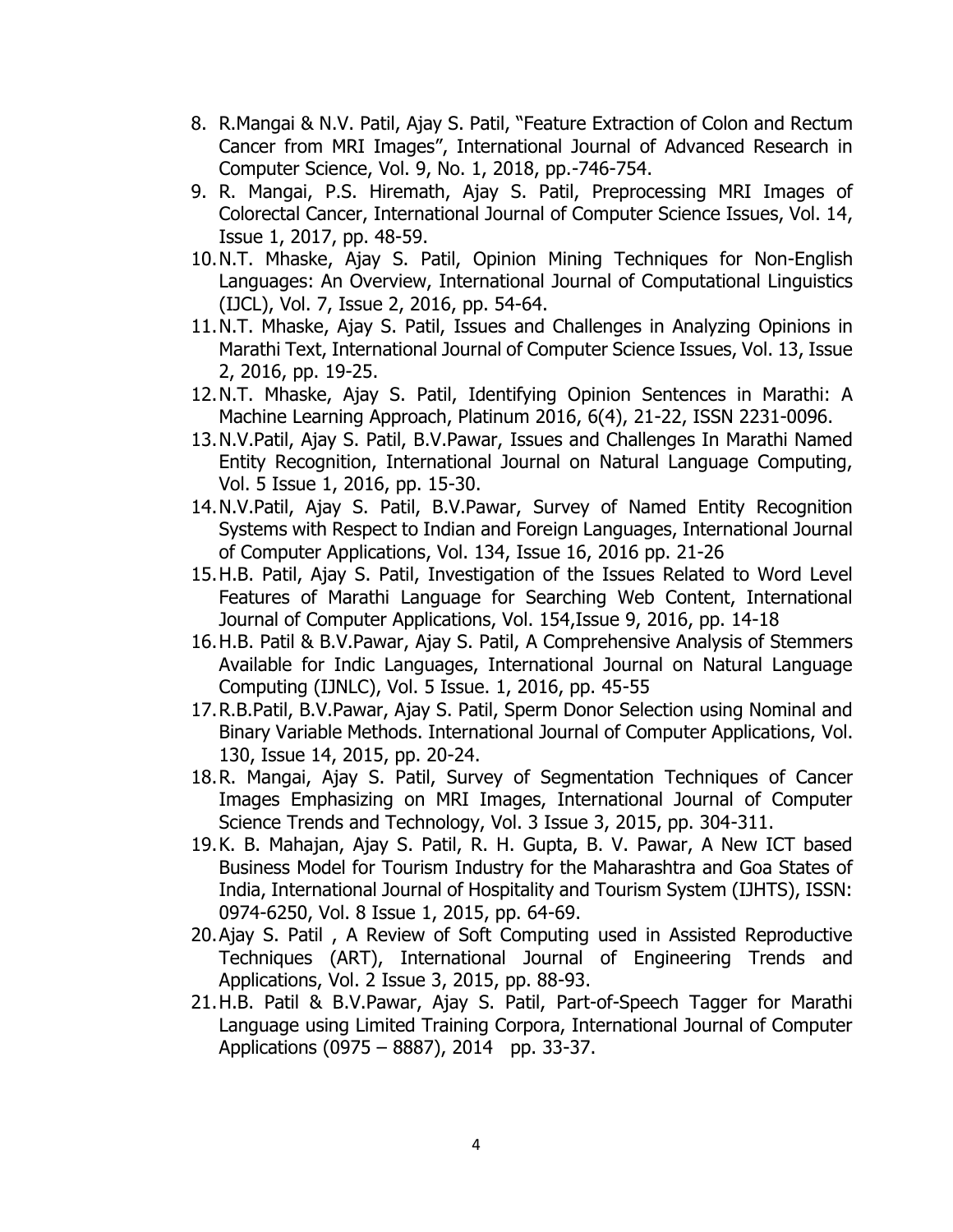- 22.Ajay S. Patil, Automatic Speech Recognition for Ahirani Language using Hidden Markov Model Toolkit (HTK), International Journal of Computer Science Trends and Technology, Vol. 2 Issue 3, 2014, pp. 140-144.
- 23.S.V. Kapse, Ajay S. Patil, B.V. Pawar, Extraction Of Automatic Bilingual Technical Terms From Non-Parallel Corpora And Parallel Corpora For English-Devanagari Bilingual Information Retrieval, Journal of Chemo and Biosphere, ISSN: 2277-4238, Vol. 1 Issue 4, 2013, pp. 110-113.
- 24.H.B. Patil, Ajay S. Patil, Stemming for Indian Languages: Current State of the Art, Journal of Chemo and Biosphere, ISSN: 2277-4238, Vol. 1 Issue: 4, 2013, pp. 132-136.
- 25.V.P. Mahajan. N.V. Patil, H.B. Patil, Ajay S. Patil, Study and Analysis of Web Log and User Behaviour using Web Mining Techniques, Journal of Chemo and Biosphere, ISSN: 2277-4238, Vol. 1 Issue 4, 2013, pp. 146-151.
- 26.Swati Patil, Ajay S. Patil, B.V. Pawar, Search Engine Optimization: A Study, Research Journal of Computer and Information Technology Sciences, ISSN: 2320–6527, Vol 1, Issue 1, 2013, pp. 10-13.
- 27.Ajay S. Patil, B.V. Pawar, Automated Classification of Web Sites using Naïve Bayesian Algorithm, [Lecture Notes in Engineering and Computer Science,](http://www.doaj.org/doaj?func=openurl&issn=20780958&genre=journal&uiLanguage=en) ISSN- 20780958, e-ISSN- 20780966, Vol. 2195 Issue 1, 2012 pp. 519 to 523.
- 28.B.D. Deshmukh, Ajay S. Patil, B.V. Pawar, Comparison of Classification Algorithms using WEKA on Various Datasets International Journal in Computer Science and Information Technology (IJCSIT), ISSN: 0974-8385, Vol. 4, Issue 2, December 2011.
- 29.K.B. Mahajan, Ajay S. Patil, Dr. R.H. Gupta & Dr. B.V. Pawar, Use of Information and Communication Technology in the Tourism Industry of Maharashtra and Goa States: A Survey, International Journal of Hospitality and Tourism System (IJHTS), Volume 4 Issue 2, pp. 61-69. ISSN: 0974-6250, 2011.
- 30.Ajay S. Patil, B.V. Pawar, "Analysis of Traditional Information Retrieval Techniques Applied to the World Wide Web", International Journal in Computer Science and Information Technology (IJCSIT), ISSN: 0974-8385, Vol. 1, Issue 2, December 2008, pp. 63-73.
- 31.Ajay S. Patil, B.V. Pawar, A.K. Sharma, Impact of Information Technology on Society and Human Values", Library Progress (International) ISSN 0970-1052, Vol. 23 Issue 2, July-December 2003, pp. 115-118
- 32.Ajay S. Patil, S.B. Shirude, B.V. Pawar, "JALNET (Jalgaon Library Network): An Online Library Information System", Library Herald, ISSN 0024-2292, Vol. 41 Issue 3 September 2003, pp. 167-175

### **Conferences/Seminars: 29**

1. Nita Patil, Ajay S. Patil and B. V. Pawar, "Named Entity Recognition using Conditional Random Fields", International Conference on Computational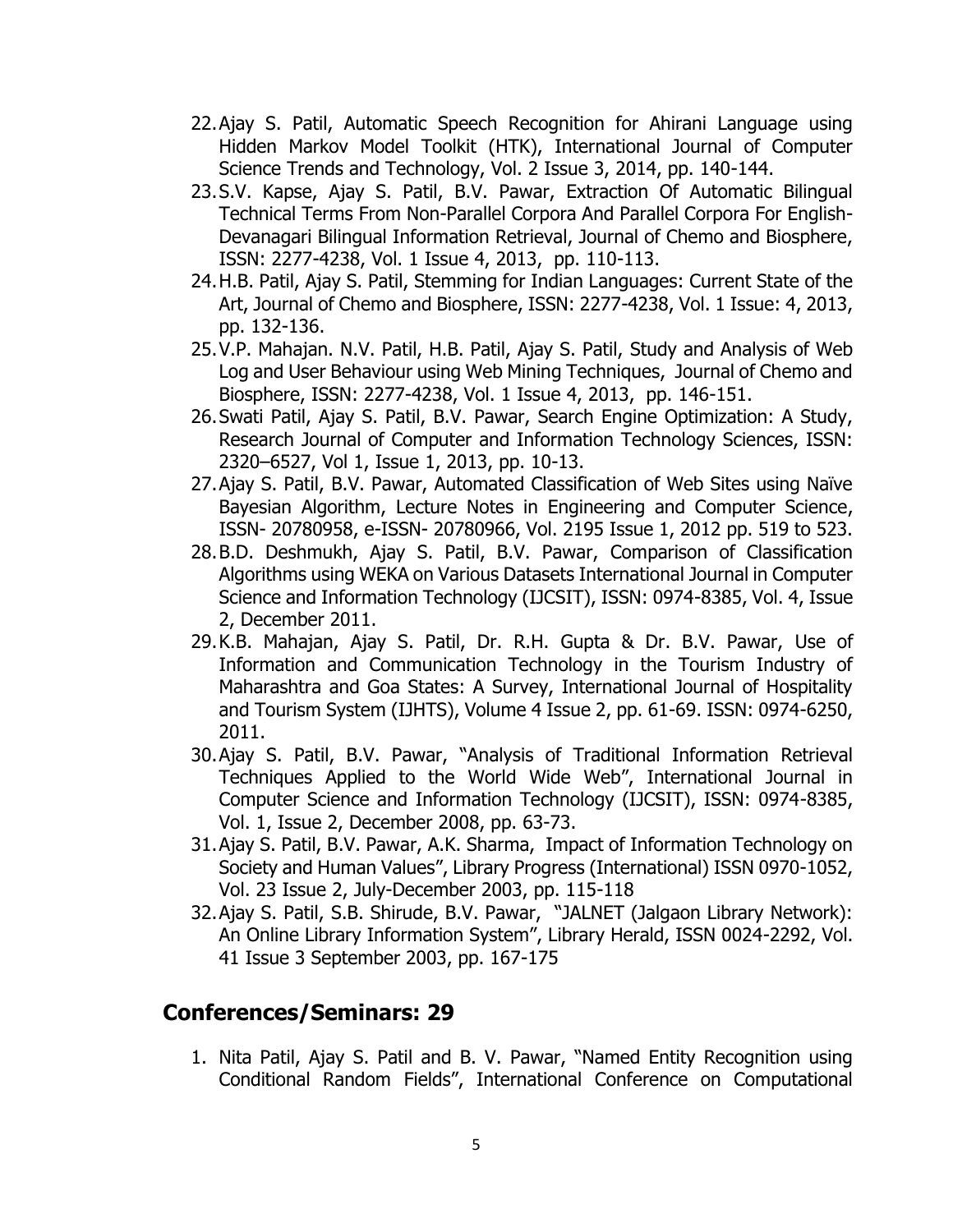Intelligence and Data Science (ICCIDS 2019) organized by The NorthCap University, Gurugram, 6 & 7 September 2019.

- 2. Nita Patil, Ajay S. Patil and B. V. Pawar, "Named Entity Recognition for Marathi: Gazetteer and Pattern Matching Approach", 4th International Conference on Next Generation Computing Technologies (NGCT 2018), University of Petroleum & Energy Studies, Dehradun.
- 3. Nita Patil, Ajay S. Patil and B. V. Pawar, Hybrid Approach for Marathi Named Entity Recognition, In proceedings of the 14th International Conference on Natural Language Processing (ICON-2017) at Jadhavpur Univerisity Kolkata, India. Publisher: NLP Association of India, pp: 103-111, url: <http://www.aclweb.org/anthology/W/W17/W17-7514>
- 4. H.B. Patil, Ajay S. Patil, MarS: A Rule Based Stemmer for Morphologically Rich Language Marathi, in IEEE Xplore,IEEE International Conference on Computer, Communications and Electronics(COMPTELIX 2017), to be held at Manipal University Jaipur, 1st-2nd July 2017 (IEEE Conference Record No. 40618)
- 5. N.V. Patil, Ajay S. Patil, B.V.Pawar, HMM based Named Entity Recognition for Inflectional Language, in IEEE Xplore,IEEE International Conference on Computer, Communications and Electronics(COMPTELIX 2017), to be held at Manipal University Jaipur, 1st-2nd July 2017(IEEE Conference Record No. 40618)
- 6. K.B. Mahajan, R.R. Attarde, Ajay S. Patil, R.H. Gupta, B. V. Pawar, A Design and Development of Prototype Web Based Tourism Information System (WBTIS) for the Maharashtra and Goa States of India, International Conference on Computer Engineering and Information System (CEIS2016), Shanghai, China, November 12-13, 2016 in Advances in Computer Science Research (ACSR), Volume 52, ISSN 2352-538X: Proceedings of the 2016 International Conference on Computer Engineering and Information Systems, ISBN 978-94-6252-283-1, pp. 502-506. [doi:10.2991/ceis-16.2016.103](http://dx.doi.org/10.2991/ceis-16.2016.103)
- 7. N.V. Patil,H.B. Patil, Ajay S. Patil, B.V.Pawar, The State-of-the-Art of Named Entity Recognition for Natural Language Processing in the proceedings of National Conference on Emerging trends in Computer Science and Computer applications, Organized by Fergusson College, Pune during 7-8th Dec. 2013 pp 1-8.
- 8. H.B. Patil, N.V. Patil, Ajay S. Patil, B.V.Pawar, A Domain Specific Stop-word List for Marathi Text Retrieval Systems, in the proceedings of National Conference on Emerging trends in Computer Science and Computer applications, Organized by Fergusson College, Pune during 7-8th Dec. 2013 pp 9-13.
- 9. S.V. Kapse, S.S. Bhamare, Ajay S. Patil, B.V.Pawar, Identification of Noisy pages from Devanagari Web Pages, in the proceedings of National Conference on Emerging trends in Computer Science and Computer applications, Organized by Fergusson College, Pune, 7-8th Dec. 2013 pp 38- 41.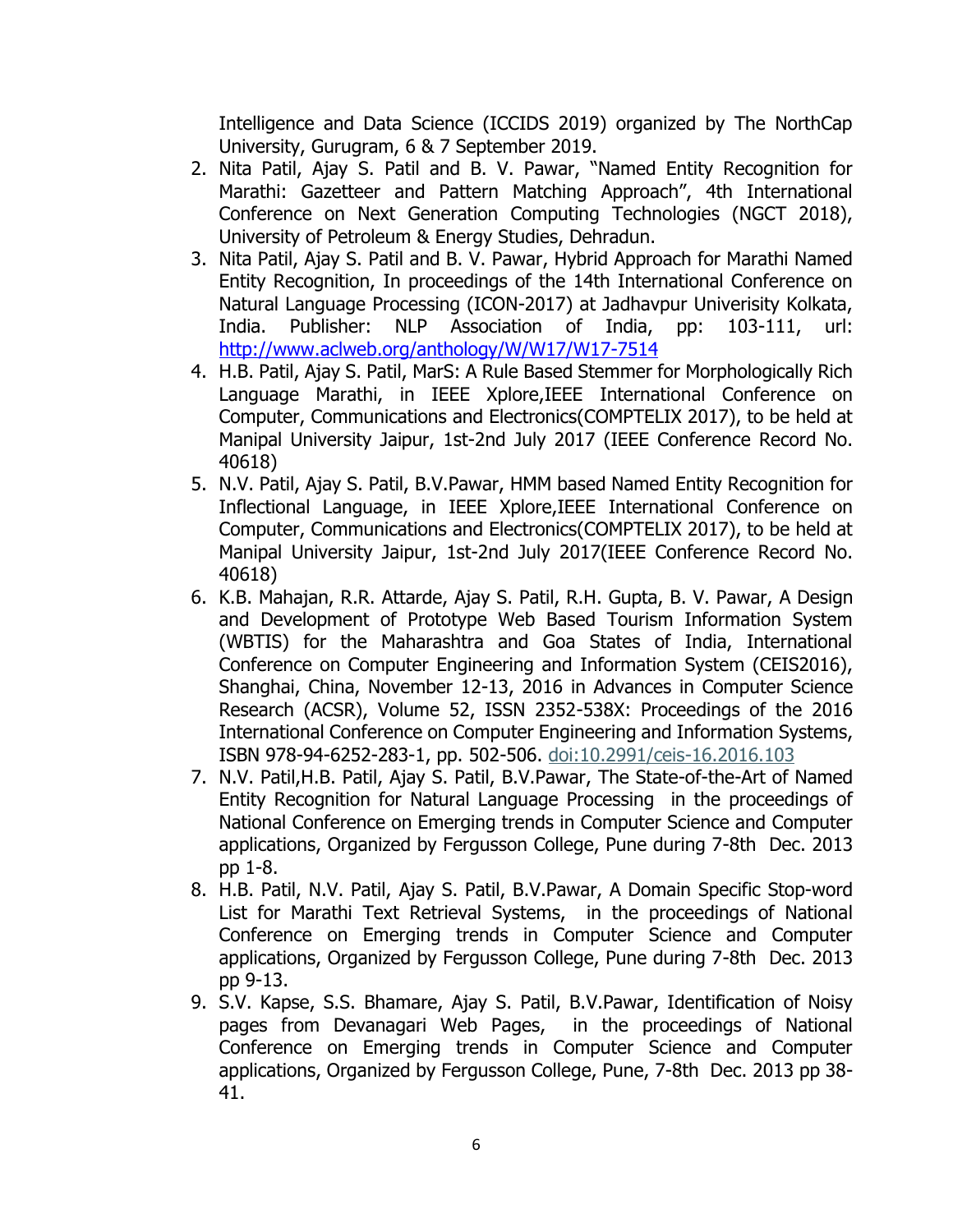- 10.N.V. Patil, Ajay S. Patil, Dr. B.V. Pawar, Named Entity Extraction Using Natural Language Toolkit (NLTK) on Informal Text and News Items, in Proceedings of UGC Sponsored Two days Third National Conference on Advances in Computing-2013 School of Computer Sciences, North Maharashtra University, Jalgaon , dt. 5th and 6th March 2013, ISBN 978-81-910591-7-5.
- 11.S.V. Kapse, Ajay S. Patil, Dr. B.V. Pawar, Identification of Source Language by Analyzing the Unicode Transformation Format, in Proceedings of UGC Sponsored Two days Third National Conference on Advances in Computing-2013 School of Computer Sciences, North Maharashtra University, Jalgaon , dt. 5th and 6th March 2013, ISBN 978-81-910591-7-5.
- 12.M.V. Patil, Ajay S. Patil, A Comparative Study of Mobile and Traditional Software Engineering with Reference to Business Applications, in Proceedings of UGC Sponsored Two days Third National Conference on Advances in Computing-2013 School of Computer Sciences, North Maharashtra University, Jalgaon , dt. 5th and 6th March 2013, ISBN 978-81-910591-7-5.
- 13.N.T. Mhaske, Ajay S. Patil, Sentiment Lexicon Construction for Non-English Languages: A Case Study for Marathi, in Proceedings of UGC Sponsored Two days Third National Conference on Advances in Computing-2013 School of Computer Sciences, North Maharashtra University, Jalgaon , dt. 5th and 6th March 2013, ISBN 978-81-910591-7-5.
- 14.B.V. Pawar, Ajay S. Patil, Automated Classification of Web Sites using Naïve Bayesian Algorithm" in proceedings of the IAENG International Conference on Data Mining and Applications (ICDMA'12), International MultiConference of Engineers and Computer Scientists 2012 (IMECS 2012), Kowloon, Hong Kong, 14th to 16th March 2012. (Proceeding published as special issue of Lecture Notes in Engg. and Computer Science, Vol. 2195 Issue 1, 2012 pp 519-523).
- 15.Ajay S. Patil, An Artificial Intelligence based Prototype of an Early Warning System to Forecast and Alarm Health Advice to Inhabitants of Jalgaon City Suffering from Asthma and other COPD Diseases", in Proceedings of UGC Sponsored two days National Conference on Environmental Surveillance for Natural Resource Management. ESNRM – 2012" dt. 9 & 10 January, 2012, ISBN 978-81-922978-1-1.
- 16.N.V. Patil, Ajay S. Patil, B.V. Pawar, Performance Evaluation of Search Engines: A Comparative Study, in Proceedings of International Conference on Recent Trends in Information Technology and Computer Science (ICRTITCS-2011), Thakur Educational Trust's Thakur College of Science and Commerce in Association with University of Mumbai, Mumbai, dt.  $9<sup>th</sup>$  and  $10<sup>th</sup>$  December 2011. ISBN 978-81-922978-1-1.
- 17.R.B. Patil, Ajay S. Patil, Effective Evaluation and Construction of Data Mining Techniques for Increasing the Success Rate of Procedures held at IVF Clinics, in Proceedings of International Conference on Recent Trends in Information Technology and Computer Science (ICRTITCS-2011), Thakur Educational Trust's Thakur College of Science and Commerce in Association with University of Mumbai, Mumbai, dt. 9<sup>th</sup> and 10<sup>th</sup> December 2011.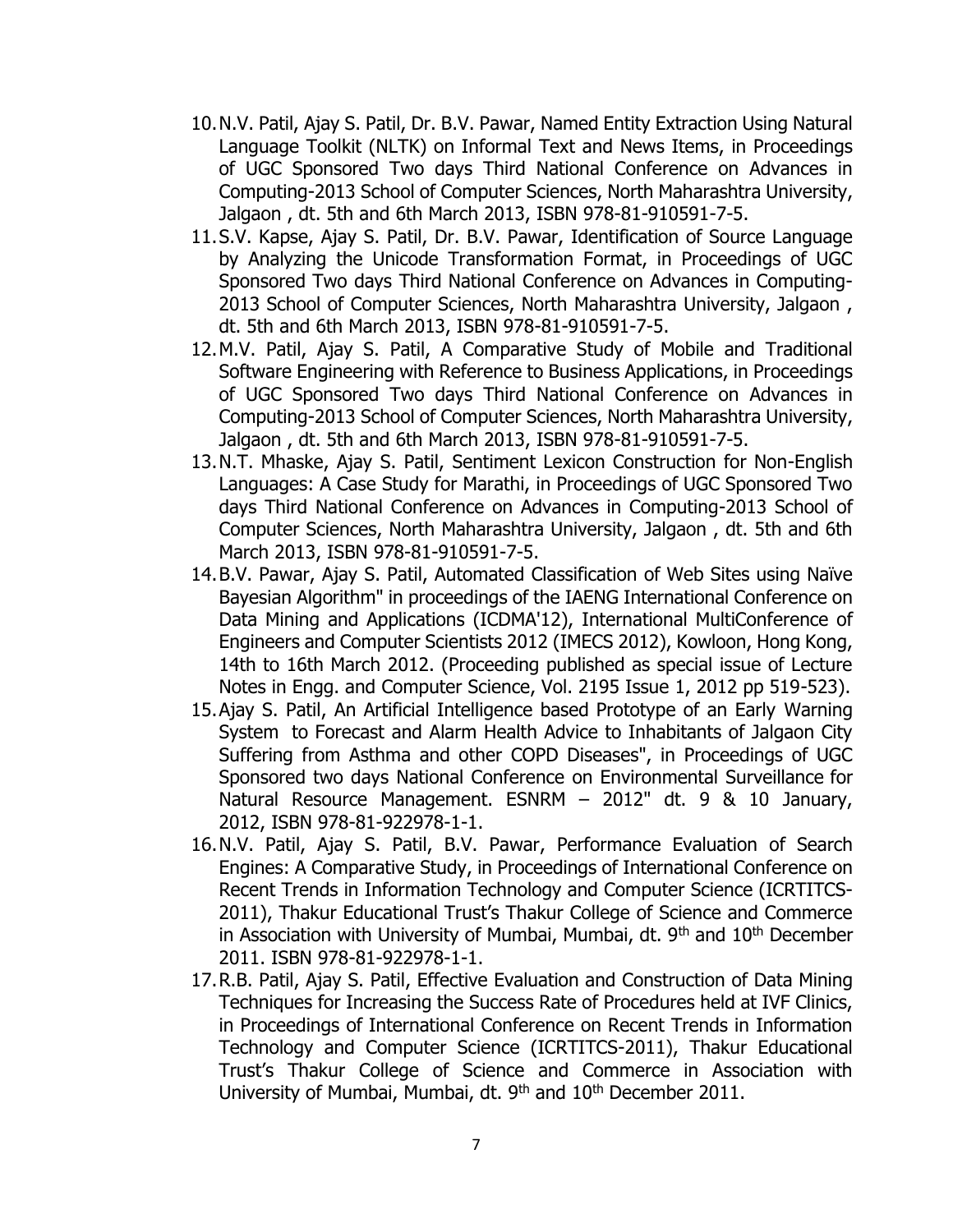- 18.N.V. Patil, Ajay S. Patil, B.V. Pawar. "Relevance Evaluation of Major Search Engines for Searching Nutrition Related Information" in Proceedings of UGC Sponsored two days National Conference on Advances in Computing (NCAC-2011) Department of Computer Science, North Maharashtra University, Jalgaon dt. 24<sup>th</sup> and 25<sup>th</sup> February 2011.
- 19.N.V. Patil, Ajay S. Patil, B.V. Pawar, "Role of Information and Communication Technologies in Indian Rural Development: An Overview" in Proceedings of AICTE Sponsored Two days National Seminar on Sustainable Rural Development: A strategic Roadmap for Economic Excellence organized by Department of Management Studies, North Maharashtra University, Jalgaon dt. 25th & 26th September 2008.
- 20.H.B. Patil, B.V. Pawar, Ajay S. Patil, "Development of Morphological analyzer for Marathi Language" in Proceedings of UGC Sponsored two days National Conference on Advances in Computing (NCAC-2011), Department of Computer Science, North Maharashtra University, Jalgaon dt. 24<sup>th</sup> and 25<sup>th</sup> February 2011.
- 21.N.T. Mhaske, Ajay S. Patil, "Developing An Institutional Repository for Academic Libraries using Open Source Software System: DSpace as a Case Study" in Proceedings of UGC Sponsored two days National Conference on Advances in Computing, (NCAC-2011), Department of Computer Science, North Maharashtra University, Jalgaon dt. 24<sup>th</sup> and 25<sup>th</sup> February 2011.
- 22.R.B. Patil, Hiren Dand, Ajay S. Patil, "Knowledge Extraction and Fact Understanding using Opinion Mining", in the proceedings of Two days National conference on Intelligent Systems organized by B.N. Bandodkar College of Science, Thane, 26th and 27th November 2010.
- 23.Ajay S. Patil, B.V. Pawar and S.A. Patil, "ICT and its Implementation in Indian Higher Education System: Opportunities, Threats and Challenges", in the proceedings of the 27th Academic Conference organized jointly by AIFUCTO and NMUCTO at the North Maharashtra University, Jalgaon, 19th November to 21st November 2010.
- 24.Ajay S. Patil, B.V. Pawar, "Distributed Crawlers", in Proceedings of C.V. Raman Memorial Seminar (RMS-2007) organized by North Maharashtra University, Jalgaon dt. 28 Feb. 2007. (**Best Paper Presentation Award**)
- 25. Ajay S. Patil, B.V. Pawar, "Classification of Web Sites", in Proceedings of C.V. Raman Memorial Seminar (RMS-2005) organized by North Maharashtra University, Jalgaon dt. 28 Feb. 2005.
- 26. Ajay S. Patil, B.V. Pawar, "Intelligent Information Retrieval from the WWW", in Proceedings of C.V. Raman Memorial Seminar (RMS-2004) organized by North Maharashtra University, Jalgaon dt. 28 Feb. 2004. (**Best Paper Presentation Award**)
- 27. Ajay S. Patil, B.V. Pawar, "Searching the World Wide Web" in Proceedings of "Advances in Web Based Computing (AWBC-2002), Held during 10-11 October 2002 organized by Department of Computer Science, North Maharashtra University, Jalgaon.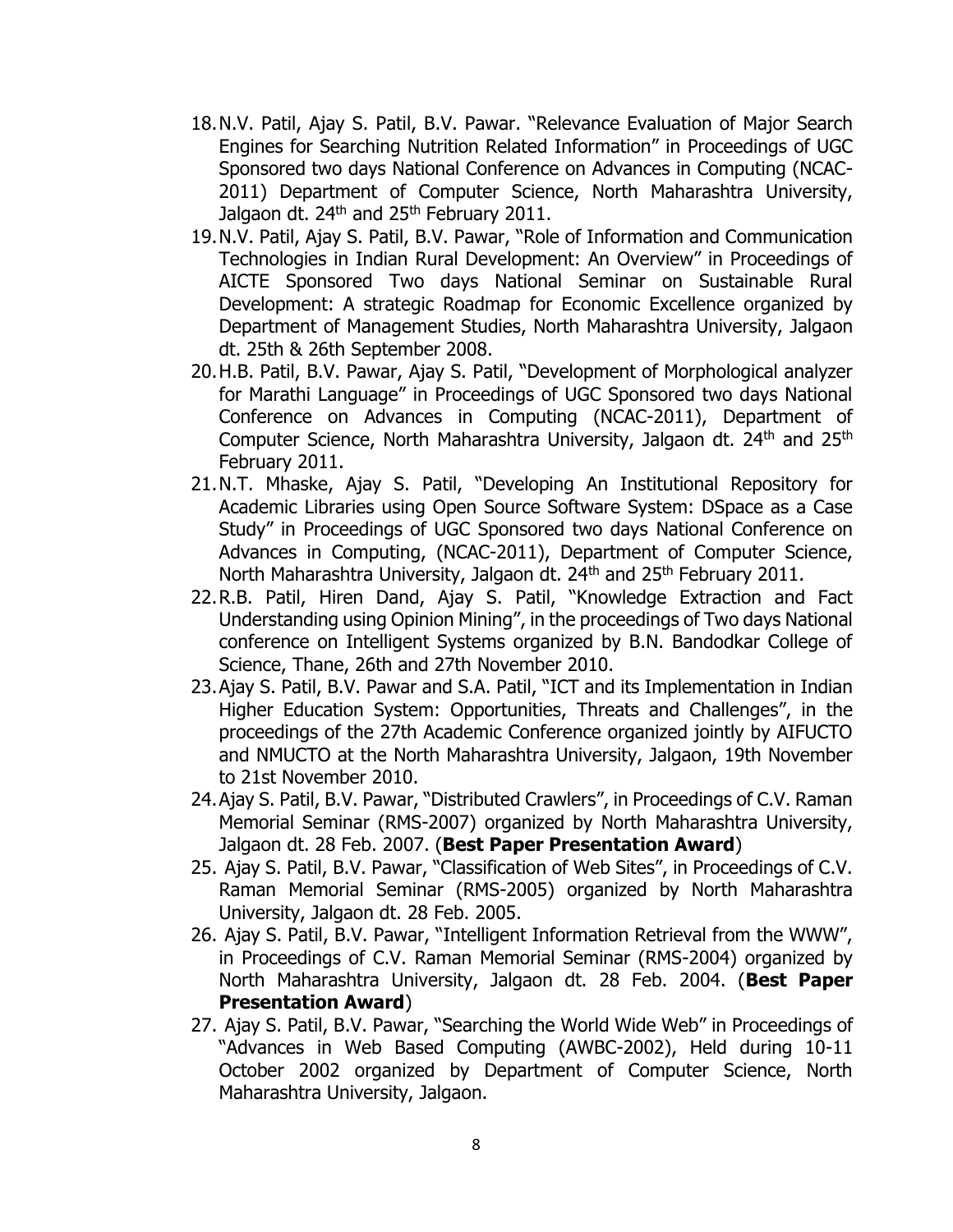- 28. Ajay S. Patil, B.V. Pawar, "XML: The Next Generation Data Representation for the Web" in proceedings of National Seminar on Information Technology: Current Trends (ITCT-2000), held during 22-24 Jan. 2000 at Post Graduate Department of Computer Science & Engineering, Amravati University, Amravati (abstract on pp. 5)
- 29. Ajay S. Patil, B.V. Pawar, "Impact of Information Technology on Human Values", in the proceedings of Seminar on Human Values & Technological Progress held during 13-14 Dec. 1999 at HBTI, Kanpur (pp. 337-347)

## **Poster Presentations: 18**

- 1. Automatic Speech Recognition for Ahirani Using Hidden Markov Model Toolkit (HTK), (under VCRMS) University Level Research Festival: Avishkar-2015, North Maharashtra University, 22-23 December 2015
- 2. Physical Characteristics Matching in In-Vitro Fertilization Treatment Process using Statistical Approach, RSC Symposium on Frontiers of Advances in Chemistry and Technology - 2015 (FACT-2015), North Maharashtra University, Jalgaon, 11-12 December 2015 (**Best Poster Award**)
- 3. Human Computer Interface for Ahirani Language using Automatic Speech Recognition, (under VCRMS) University Level Research Festival: Avishkar-2013, North Maharashtra University, Jalgaon, 18-19 October 2013
- [B. A. Nikam, Uday Chatur]
	- 4. Survey of POS Tagger for Code-Mixed Indian and Foreign Languages, National Conference on Advances in Computing, Organized by School of Computer Sciences, NMU, Jalgaon on 21st February 2018.
- [Uday Chatur, B. A. Nikam]
	- 5. Survey of Analysis of Code-Mixed Text in Social Media, Poster presented at National Conference on Advances in Computing, Organized by School of Computer Sciences, NMU, Jalgaon on 21st February 2018
- [Sunil Patil]
	- 6. Automatic Isolated Words Detection Using Spectral Features, Poster presented at National Conference on Advances in Computing, Organized by School of Computer Sciences, NMU, Jalgaon on 21st February 2018

[Harshali Patil]

- 7. The Role of Text-preprocessing in Information Retrieval, National Conference on Advances in Computing, Organized by School of Computer Sciences, NMU, Jalgaon on 21st February 2018.
- 8. Stemming for Information Retrieval: An Overview, University Level Research Festival: Avishkar-2011, North Maharashtra University, 28-29 December 2011.

[Neelima T. Mhaske]

9. Genre based Document Classification for Opinion Corpus Visualization, National Conference on Advances in Computing, Organized by School of Computer Sciences, NMU, Jalgaon on 21st February 2018.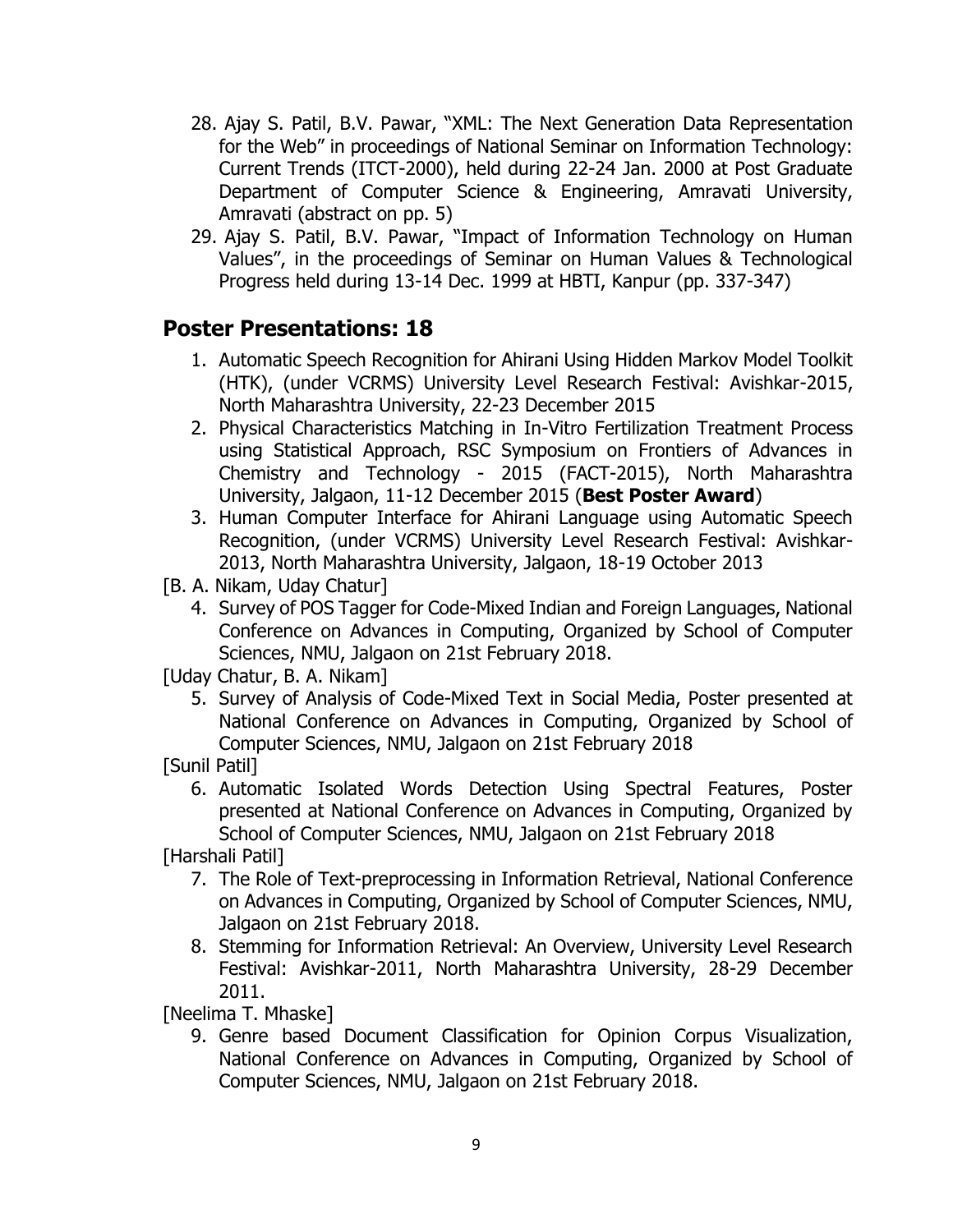10.Opinion Mining: An Overview, University Level Research Festival: Avishkar-2011, North Maharashtra University, 28-29 December 2011.

[With Harshali B. Patil & Dr. B.V. Pawar]

- 11."Web Documents Clustering using K-means Algorithm", University Level Research Festival: Avishkar-2010, North Maharashtra University, Jalgaon, 23- 24 Dec., 2010**.**
- 12. "Geographical Regional Crawling", University Level Research Festival: Avishkar-2009, North Maharashtra University, Jalgaon, 1-2 December, 2009**.**

[With Surendra V. Kapse & Dr. B.V. Pawar]

13. "Bilingual Search Engine using Pair Finder", University Level Research Festival: Avishkar-2009, North Maharashtra University, Jalgaon, 1-2 December, 2009.

[With Dr. B.V. Pawar]

(University and State Level Research Competition Avishkar 2008-09, and Zonal Level Research Convention, Anveshan-2009)

- 14. "Web Site Classification Using Naïve Bayes Approach", Interuniversity Zonal Level 2nd Research Convention, Anveshan 2009, Organized by Rajiv Gandhi Proudyogiki Vishwavidyalaya, (RGPV), Bhopal, Madhya Pradesh and Association of Indian Universities (AIU), New Delhi, 27–29 January, 2009.
- 15. "Web Site Classification Using Naïve Bayes Approach", State Level Research Festival: Avishkar-2009, Jointly organized by Amaravati University, Amaravati and Department of Higher Education, Government of Maharashtra, 7–11 January, 2009 **(State Level 2nd Prize in Science Category)**
- 16. Web Site Classification Using Naïve Bayes Approach", University Level Research Festival: Avishkar-2008, North Maharashtra University, Jalgaon, 18- 19 December, 2008 **(2nd prize in Science Group)**

[With Dr. B.V. Pawar]

( University and State Level Research Competition Avishkar 2007-08)

- 17. "A Novel Approach for the Cataloguing of Internet Web Sites", Poster Presentation, University Level Research Festival: Avishkar-2008, Jointly organized by S.N.D.T. Women's University, Mumbai & Department of Higher Education, Government of Maharashtra, 10-12 January 2008.
- 18. "A Novel Approach for the Cataloguing of Internet Web Sites", Poster Presentation, University Level Research Festival: Avishkar-2007, North Maharashtra University, 18-19 December 2007. **(1st Prize in Science Group)**

### **Refresher/Orientation/Staff Development/Training Program attended: 8**

1. One Week National Workshop Advanced in Computing (NWAC-2014) held at School of Computer Sciences, North Maharashtra University, Jalgaon, during 10-15 February 2014, sponsored by UGC, New Delhi.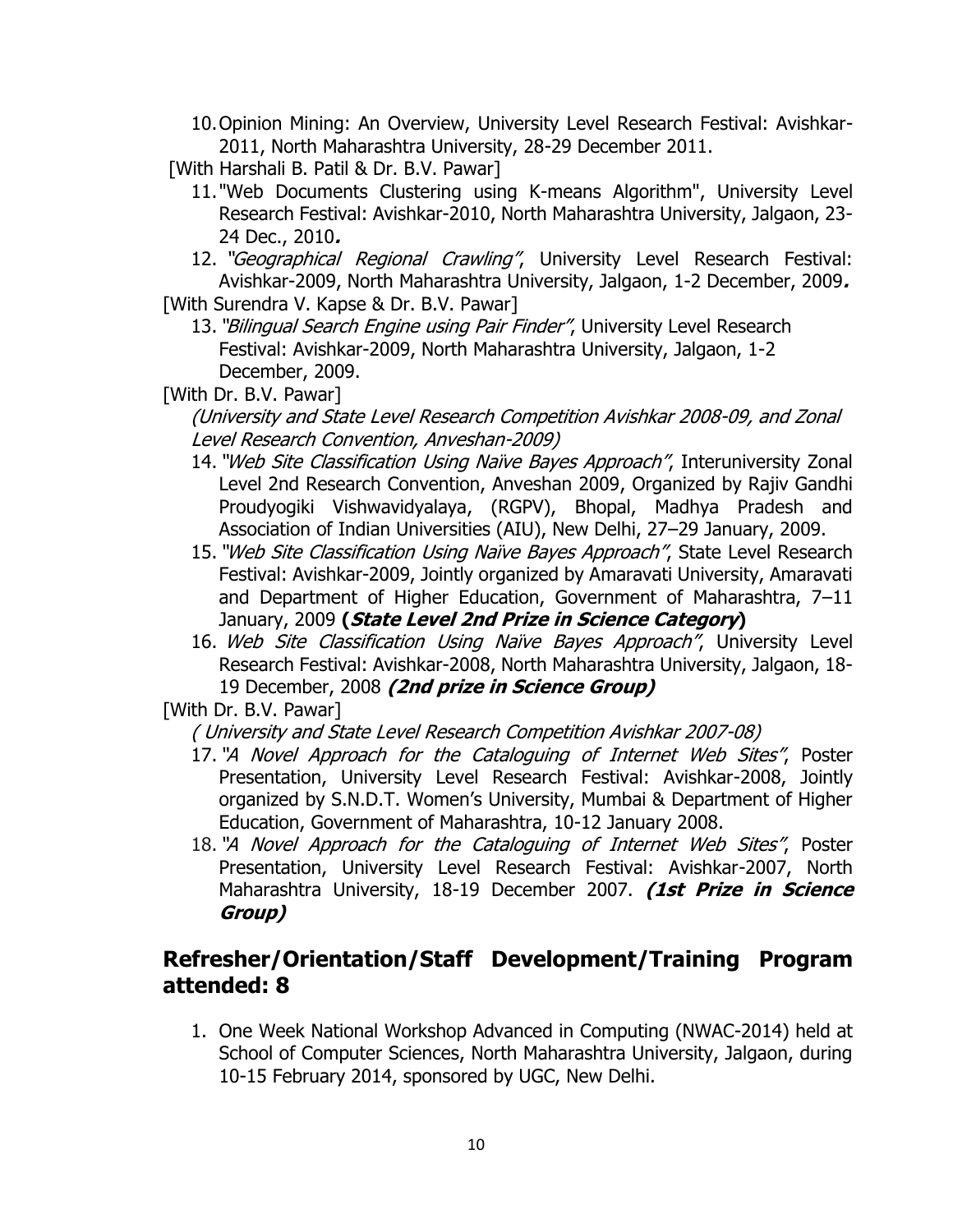- 2. Two Weeks AICTE Sponsored Staff Development Program on Software Applications (SDP-SA-2012) held at GFs Godavari College of Engineering, Jalgaon during 11.06.2012 to 22.06.2012 sponsored by AICTE, New Delhi.
- 3. Refresher Course in Information Technology (All Subjects) held at Department of Computer Science and Engg., Amravati University, Amravati during 13.06.2011 to 02.07.2011, organized by Academic Staff College, Amravati, sponsored by UGC, New Delhi. **(A Grade)**
- 4. General Orientation Programme held at Department of Adult and Continuing Education and Extension Services, North Maharashtra University, Jalgaon during 02.12.2009 to 29.12.2009, organized by Academic Staff College, Pune sponsored by UGC, New Delhi. **(A Grade)**
- 5. Refresher Course in Environmental Education (Computer Science) held at Department of Environmental Science, North Maharashtra University, Jalgaon during 04.02.2008 to 24.02.2008, organized by Academic Staff College, Pune sponsored by UGC, New Delhi. (**A Grade**)
- 6. One week training course "E-Resource Management Using UGC-Infonet" held at Information and Library Network Center (INFLIBNET), Ahmedabad during 3-7<sup>th</sup> February, 2004.
- 7. One week professional education course on "Intelligent Information Retrieval: Search Engines and Beyond", organized by National Center for Software Technology (NCST), New Mumbai: A Scientific R&D Institution of Government of India, Department of Information Technology, Ministry of Communications & Information Technology, Kharghar, CBD Belapur, 21-25 April, 2003.
- 8. One week workshop on "Network Management for Libraries" organized by Information and Library Network Center (INFLIBNET), Ahmedabad during 7th to 11<sup>th</sup> October 2002.

# **Sessions Chaired/Invited Talks Delivered/Jury Member: 29**

- 1. Workshop on "Pursuing PhD in Computer Science and Information Technology" at Department of Information Technology, Mumbai University, Mumbai (Kalina Campus) on 2nd May 2019.
- 2. Workshop conducted by Department of Mass Communication and Journalism, School of Social Sciences, KBC NMU, Jalgaon during 31<sup>st</sup>January 2019.
- 3. National Conference on Advances in Computing (NCAC-2017) held at School of Computer Sciences, North Maharashtra University, Jalgaon, during 24th-25th March 2017.
- 4. IEEE International Conference on Global Trends in Signal Processing, Information Computing and Communication (ICSPICC-2016) Organized by SSBT's College of Engineering and Technology, Jalgaon during 22-24 December 2016.
- 5. State Level Seminar Recent Advances in Information and Communication Technology Organized by Maratha Vidya Prasarak Samaj's Karmaveer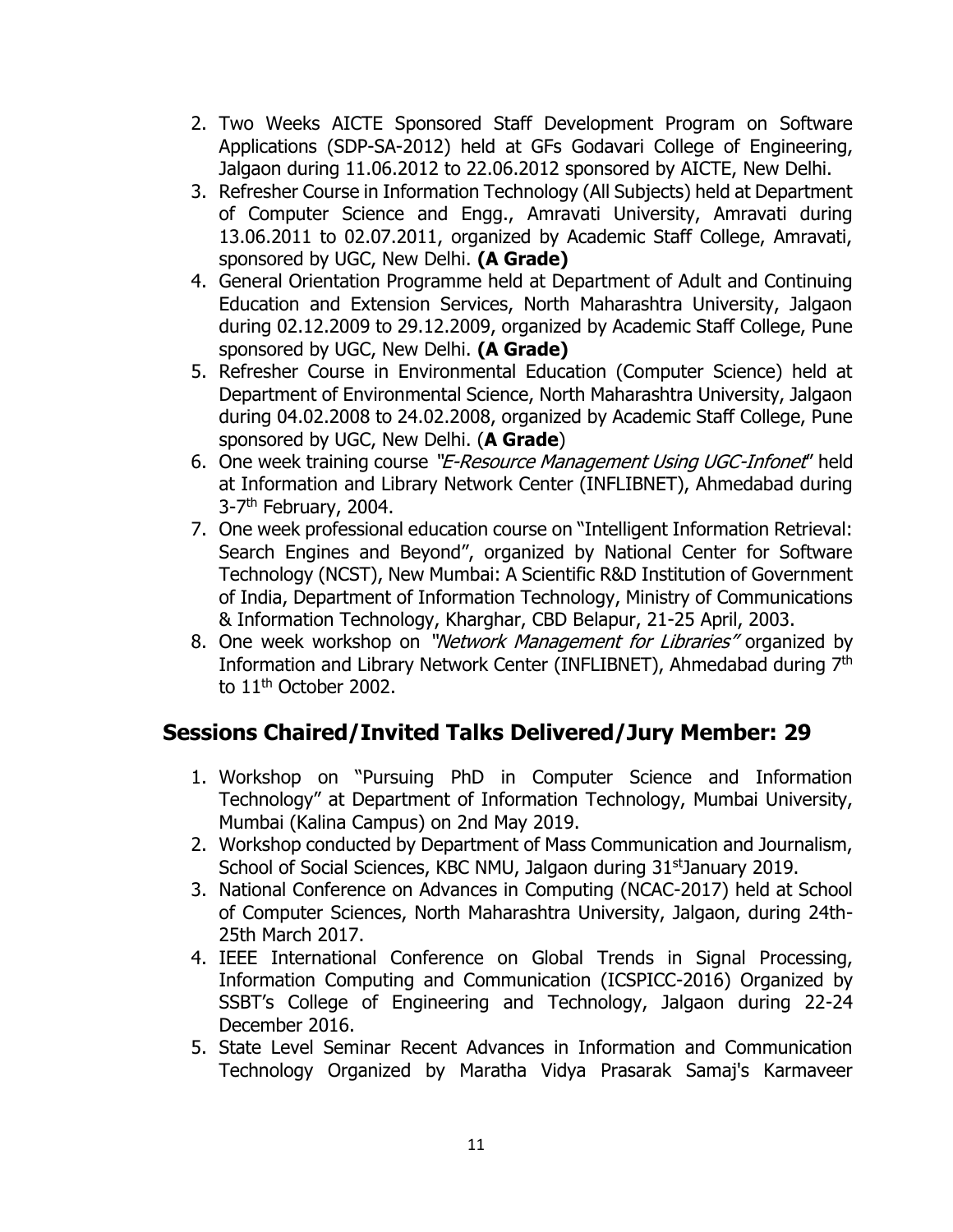Abasaheb Alias NM Sonawane Arts, Commerce and Science College, Satana and sponsored by Savitribai Pune University, Pune during 6-7 January 2017

- 6. Delivered an Invited Talk at the Third National Conference on Recent Trends in Computer Science and Applications Organized by KCES's Institute of Management and Research on 18 February 2017
- 7. University Level Festival Avishkar 2016, Dr. Babasaheb Ambedkar Marathwada University, Aurangabad, 27<sup>th</sup> and 28<sup>th</sup> December 2016
- 8. Two Days State Level Workshop on Avenues for Research in Computer Science (ARCS) organized by Department of Computer Science, Sangamner Nagarpalika Arts, D.J. Malpani Commerce & B.N. Sarda Science College, Sangamner, Dist. Ahmednagar (MS) 15<sup>th</sup> and 16<sup>th</sup> December 2016
- 9. One Day National Workshop on Writing Research Papers Skill, Plagiarism & Bibliometrics Study, Sardar Vallabhabhai Patel Arts and Science College, Ainpur, Tal. Raver Dist. Jalgaon, 3rd October 2015
- 10.National Conference on Recent Trends in Computer Science and Application (NCRTCSA-2015), Organized by KCES's Institute of Management and Research, Jalgaon, dt. 27-28 Jan-2015
- 11."Recent Trends In Information Technology Search Engines and Beyond", National Level Technical Symposium (IT-Festa-2015), Organized by KCES's Institute of Management and Research, Jalgaon (6 and 7th Feb. 2015)
- 12."Applications of Internet and Search Engine Technologies in Research", National Workshop on Faculty Improvement for Research in Science and Technology (FIRST-2015), Organized by School of Chemical Sciences, North Maharashtra University, Jalgaon , dt. 18th to 24th June 2015
- 13.National Conference on Recent Trends in Computer Science and Application (NCRTCSA-2015) Organized by KCES's Institute of Management and Research, Jalgaon, dt. 27th and 28th January 2015
- 14.National Conference on Emerging Trends in Computer Science and Computer Applications (NCETCSA-2013), Organized by Deccan Education Society's Fergussion College, Pune dt. 7th and 8th December 2013
- 15.Third National Conference on Emerging Trends in Information Technology (NCETIT-2014), Organized by Department of Information Technology, RC Patel Institute of Technology, Shirpur, Dist. Dhule (28th and 29th March 2014)
- 16.UGC Sponsored National Conference on Current Trends in Software Development (NCCTSD-2013), Organized by KCE's Moolje Jaitha College, Jalgaon, dt. 8th and 9th February, 2013
- 17."How IT Happened: Internet and Search Engines", National Level Seminar on Information Technology, Convergence and Services, Organized by Royal Higher Education Society's Royal College of Arts, Science and Commerce, Thane dated 29th November 2012.
- 18.UGC Sponsored two days Third National Conference on Advances in Computing-2013 (NCAC-2013), Organized by School of Computer Sciences, North Maharashtra University, Jalgaon, dt. 5<sup>th</sup> and 6<sup>th</sup> March 2013.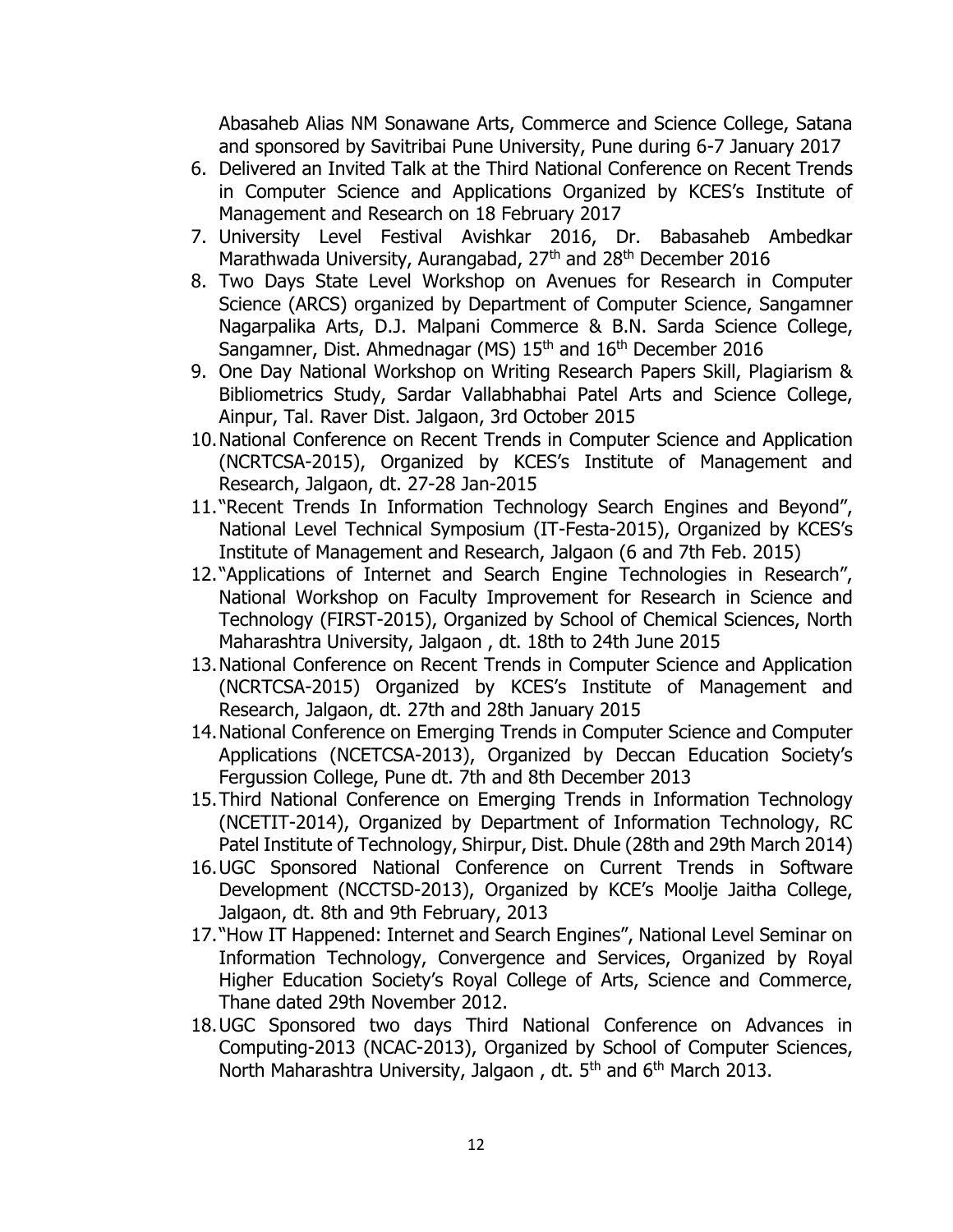- 19.Third National Conference on Emerging Trends in Information Technology, (NCETIT 2012), Organized by Department of Information Technology, RC Patel Institute of Technology, Shirpur, Dist. Dhule, 21<sup>st</sup> April 2012
- 20.IMECS 2012, The 2012 IAENG International Conference on Data Mining and Applications ( ICDMA ), Kowloon Hong Kong organized by IAENG, (Session: ICDMA II) 14-16<sup>th</sup> March 2012.
- 21.Track 4 Advance Computer Networking, ICRTITCS-2011, Thakur College of Science and Commerce in association with University of Mumbai, Mumbai,
- 22.GRAMEEN, National Conference on Grameen: Envisioning the Growth of Real India organized by Department of Management, KCES's College of Engineering and I.T., Jalgaon Dt. 28th January 2012, (Session: "IT and Rural Development")
- 23.ICRTITCS-2011, International Conference on Recent Trends in Information Technology and Computer Science organized by Thakur College of Science and Commerce, Kandival (E), Mumbai in association with University of Mumbai, Mumbai, (Session: Track 4 Advance Computer Networking), 9-10th December 2011.
- 24.IT FESTA 2007, A National Level Research Event (Paper Presentation) organized by KCE's Institute of Management and Research, Jalgaon
- 25.A UGC sponsored State level seminar on Role of Information and Communication Technology for Enhancement of Quality Teacher Evaluation organized by KCE's College of Education, Jalgon (Session: 4th Session - The Role of ICT in Distance mode of teacher Education on 8th March 2007)
- 26.Jury Member, IT FESTA 2007, A National Level Research Event, organized by KCE's Institute of Management and Research, Jalgaon
- 27. Jury Member, 10th State Level AIMS Programming Contest 13<sup>th</sup> February 2011
- 28.Jury Member, Paper Presentation Contest, Pinnacle'10-A State Level Event, 29th September 2010, GH Raisoni Institute of Information Technology, Jalgaon
- 29.Role of INFLIBNET in Library Automation, Use of SOUL Software for Library Automation, North Maharashtra University, Jalgaon, 21<sup>st</sup> February 2011

### **Organization of Conferences/Workshop/Symposia/Research Festival (Avishkar) etc. : 27**

- 1. Member, Organizing Committee, National Workshop on Advances in Computing (Theme: Natural Language Processing, Image Processing & Information Retrieval) (NWAC-2019) organized by School Computer Sciences, North Maharashtra University, Jalgaon on 20-21 February 2019.
- 2. Dy. Co-ordinator and Member, Organizing Committee, Avishkar-2018, North Maharashtra University, Jalgaon, (Dec. 2018 and 2-3 Jan. 2019).
- 3. Member, Organizing Committee, National Conference on Advances in Computing, Organized by School of Computer Sciences, NMU, Jalgaon on 21st February 2018.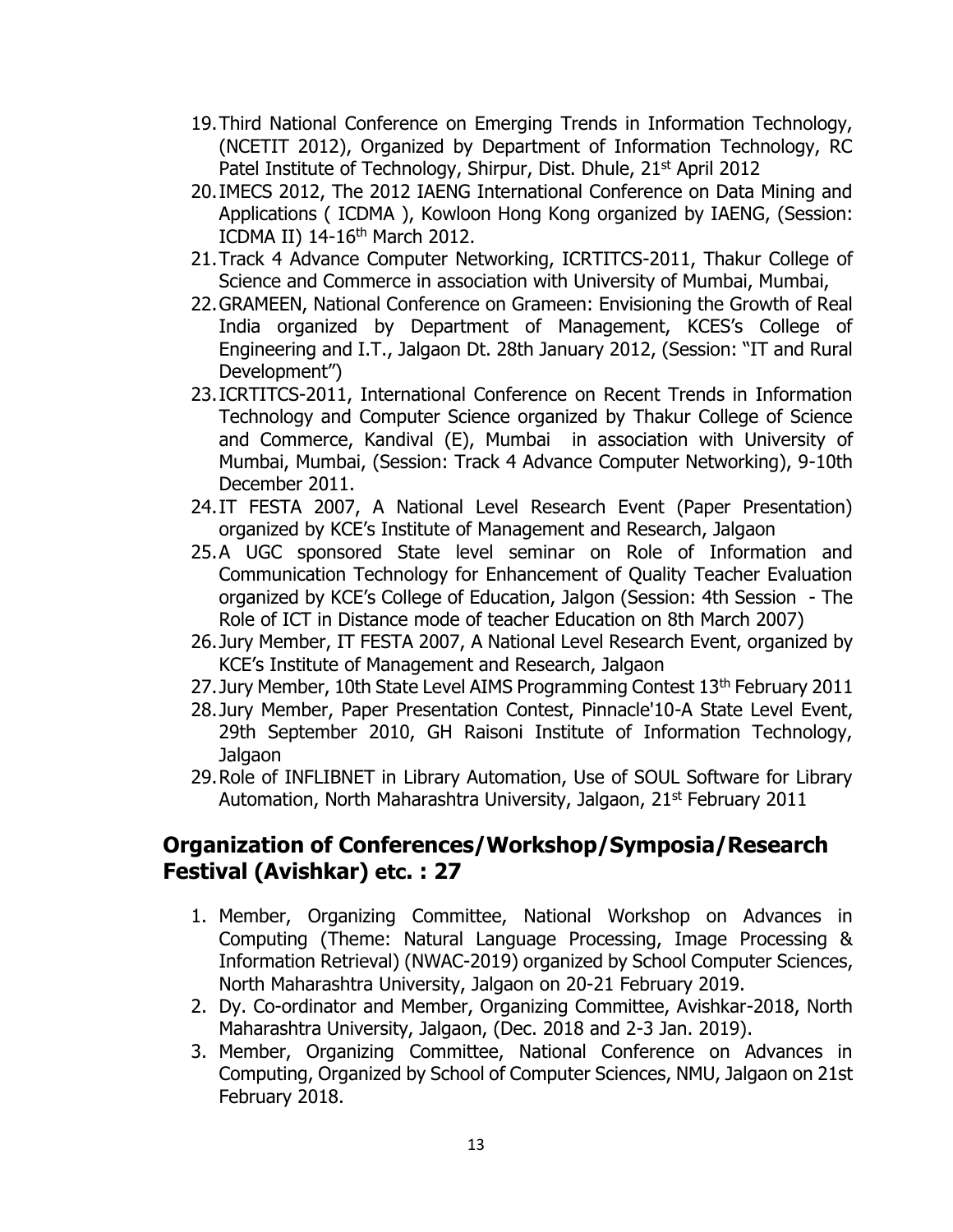- 4. Member, Organizing Committee, Avishkar-2017, Organized by North Maharashtra University, Jalgaon
- 5. National Conference on Advances in Computing (NCAC-2017) held at School of Computer Sciences, North Maharashtra University, Jalgaon, during 24th-25th March 2017
- 6. Member, Organizing Committee, Avishkar-2016, Organized by North Maharashtra University, Jalgaon
- 7. Three days U.G.C. New Delhi, sponsored, National Workshop on Natural Language Processing and Image Processing (NWNLPIP-2016) organized by School Computer Sciences, North Maharashtra University, Jalgaon during 21st – 23rd January 2016.
- 8. Member, Organizing Committee, Avishkar-2015, Organized by North Maharashtra University, Jalgaon
- 9. Member, Organizing Committee, UGC Sponsored two days National Seminar on Natural Language Processing (NLPIP-2015), School of Computer Sciences, North Maharashtra University, Jalgaon, dt. 14<sup>th</sup> and 15<sup>th</sup> March 2015.
- 10.Member, Organizing Committee, UGC Sponsored three days National Workshop on Advances in Computing, NWAC-2015, School of Computer Sciences, North Maharashtra University, Jalgaon  $(1<sup>st</sup>$  to 3<sup>rd</sup> March 2015)
- 11.Member, Organizing Committee, Third Sustainable Biotech Congress, 2014, North Maharashtra University, Jalgaon, Cetys University, Mexico, Global Biotech Forum, Nagpur dt. 1-5 December-14
- 12.Member, Organizing Committee, UGC Sponsored National Workshop on Advances in Computing, NWAC-2014, School of Computer Sciences, NMU, Jalgaon (10 to 15 February 2014)
- 13.Member, Organizing Committee, Avishkar-2014, Organized by North Maharashtra University, Jalgaon
- 14.Member, Organizing Committee, International Conference on Global Opportunities for Latest Developments in Chemistry and Technology-2014 (GOLD-CT-2014), School of Chemical Sciences, North Maharashtra University, Jalgaon (February 6-8 2014),
- 15.Member, Organizing Committee, Avishkar-2013, North Maharashtra University, Jalgaon (18th and 19th October 2013)
- 16.Member, Organizing Committee, Avishkar-2013 (State Level), Organized by North Maharashtra University, Jalgaon, dt. 16-18, January 2014
- 17.Convener, UGC Sponsored two days Third National Conference on Advances in Computing-2013 (NCAC-2013), School of Computer Sciences, North Maharashtra University, Jalgaon , dt. 5th and 6th March 2013.
- 18.Member, Organizing Committee, Avishkar-2012, North Maharashtra University, Jalgaon dt. 13th and 14th December 2012
- 19.Member, Organizing Committee, UGC Sponsored two days Third National Conference on Advances in Computing-2012 (NCAC-2012), School of Computer Sciences, North Maharashtra University, Jalgaon , dt. 16th and 17th March 2012.